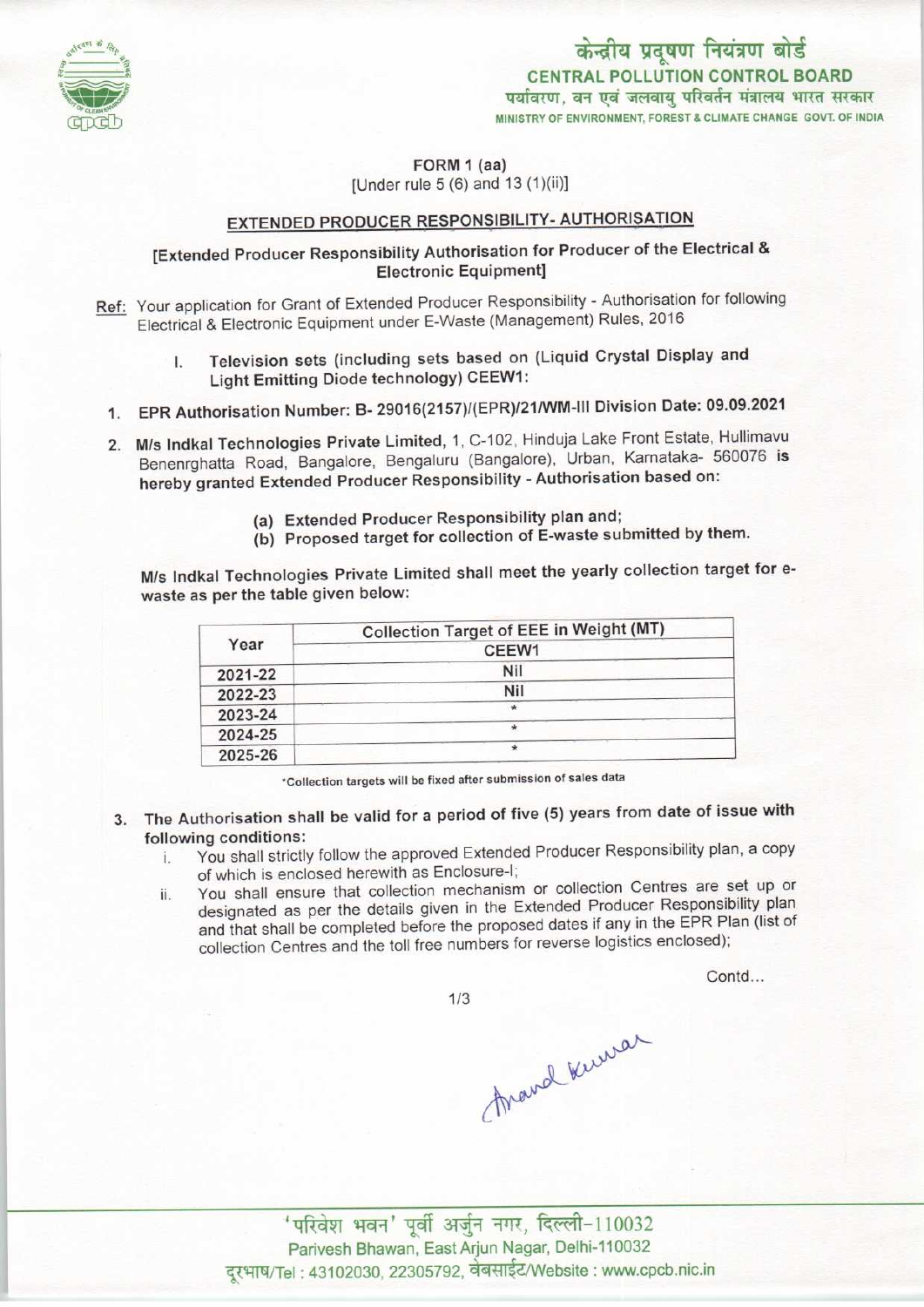

From pre page...

- iii. You shall ensure that all the collected e-waste is channelized to your dismantler/recycler M/s E-waste Recycler India E-50, UPSIDC Industrial Area, 98 KM Stone, NH2, Kosi Kotwan, Mathura, U. P. 281403 and record shall be maintained at dismantler/recycler and at your end.
- iv. You shall maintain records, in Form-2 of these Rules, of e-waste and make such records available for scrutiny by Central Pollution Control Board;
- v. You shall file annual returns in Form-3 to the Central Pollution Control Board on or before 30th day of June following the financial year to which that returns relates.

## vi. General Terms & Conditions of the Authorisation:

- a. The authorisation shall comply with provisions of the Environment (Protection) Act, 1986 and the E-waste (Management) Rules, 2016 made there under;
- b.The authorisation or its renewal shall be produced for inspection at the request of an officer authorised by the Central Pollution Control Board;
- c.Any change in the approved Extended Producer Responsibility plan should be informed to Central Pollution Control Board within 15 days on which decision shall be communicated by Central Pollution Control Board within sixty days;
- d.It is the duty of the authorised person to take prior permission of the Central Pollution Control Board to close down any collection centre/points or any other facility which are part of the EPR plan;
- e.An application for the renewal of authorisation shall be made aslaid down in subrule (vi) of rule of 13(1) the E-Waste (Management) Rules, 2016;
- f. The Board reserves right to cancel/amend/revoke the authorisation at any time as per the policy of the Board or Government.

### vii. Additional Conditions: -

- a) That the applicant will submit annual sales data along with annual returns;
- b) That the applicant has to ensure that the addresses of collection points provided by them in their EPR Plan are correct and traceable and the collection points/centres are functional;
- c) That the applicant will submit revised application for grant of EPR Authorisation in case of applicant adding/changing PRO or changing its EPR Plan;

 $2/3$ 

**Contd** 

thand kumar